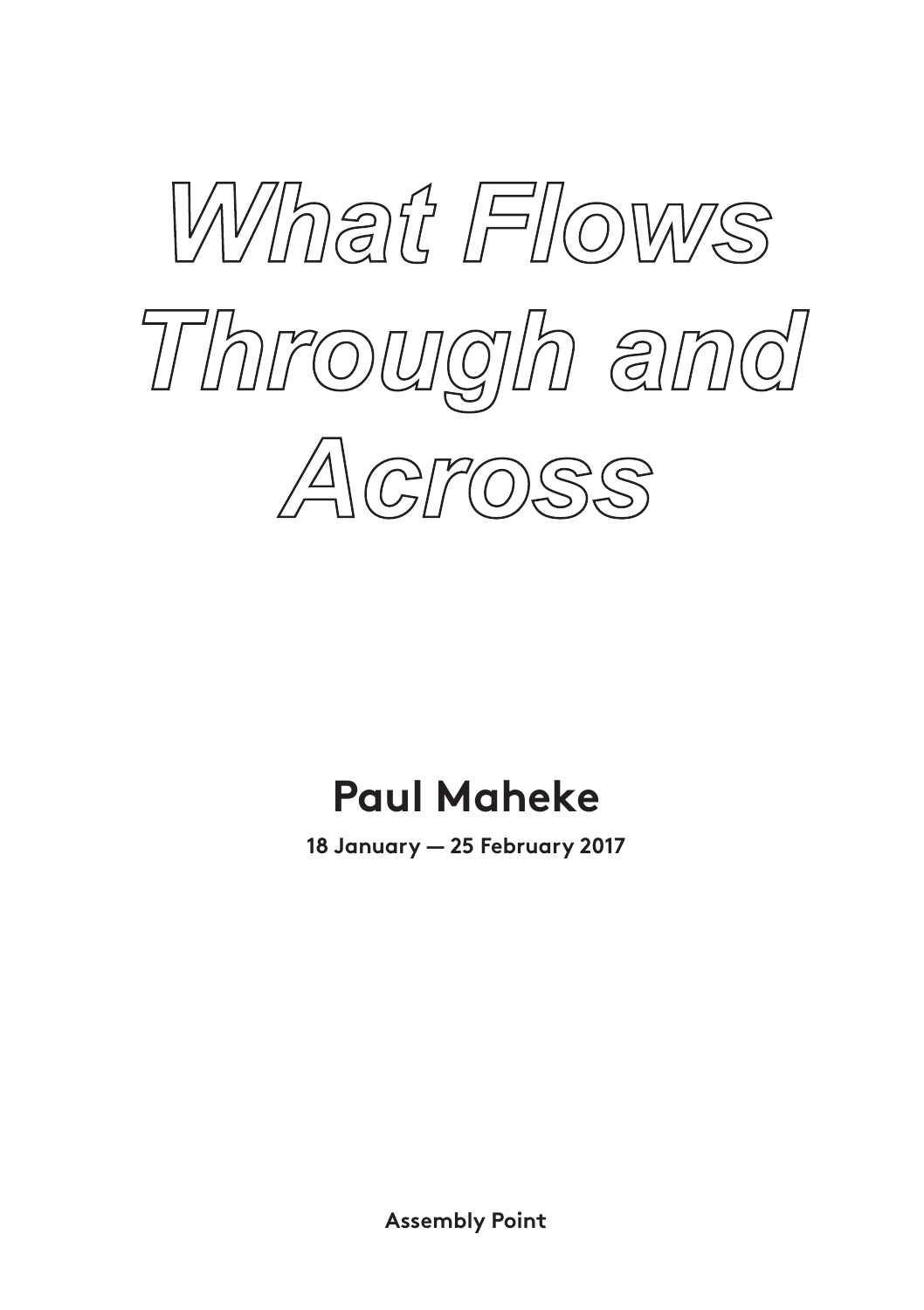**Assembly Point is delighted to present a solo project by French artist Paul Maheke, titled 'What Flows Through and Across', the second of three exhibitions that form Maheke's ongoing international project: 'Becoming a Body of Water or How to Unlearn Resistance as Opposition'.**

 **Feeding off of one another, each iteration of 'Becoming a Body of Water…' will feature choreographed dance pieces alongside the presentation of film-based and sculptural works. By looking at the exhibition space as a multimodal situation to experiment with new interactions between dance and moving images, it aims to challenge presentation formats while reconsidering the role a show holds in the rendition of an artwork.** 

 **Open rehearsals and choreographed performances will be staged at several points during the exhibition, occupying the central part of the gallery floor. These performances will be conceived by Maheke during the exhibition in response to the soundtrack produced by artist Sophie Mallett.** 

 **Maheke's ongoing project takes its roots in Hydrofeminism1, considering water as a subjective/affective matter. Choreographing our relations to each other, the shows will explore notions such as fluidity and formlessness through the use of dance as a thinking process that is in flux and allows indetermination.**

 **Also drawing on research into the memory of water and its**  molecular responsiveness to emotions<sup>2</sup> as well as how trauma is **passed on from one generation to another through DNA3, the show speculates about embodied histories by researching physical memory through movement. It grounds itself in an artistic exploration of queer blackness within which dance and musicmaking have become coping mechanisms and the queer black body operates —similarly to its main constituent: water — as an archive using its fluids as pathways to knowledge and information.**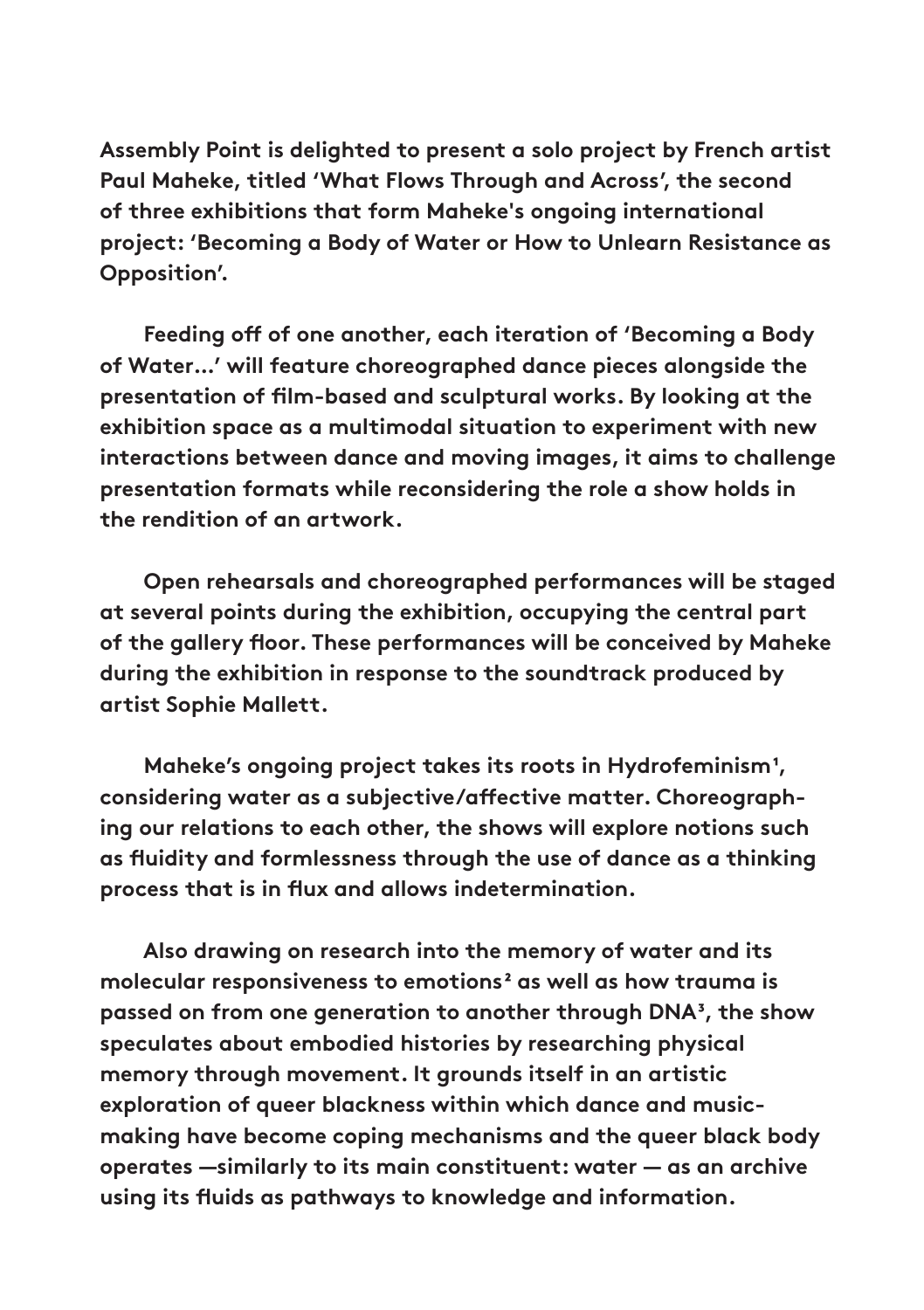**'Becoming a Body of Water or How to Unlearn Resistance as Opposition' commenced in Berlin ('In Me Everything is Already Flowing' at Center, 15 Dec 2016 — 12 Feb 2017) before progressing to London ('What Flows Through and Across' at Assembly Point, 18 Jan — 25 Feb 2017) and Paris ('Acqua Alta', Sultana Gallery, April — May 2017). A series of related performance works will continue to proceed alongside the shows, staged at Union Pacific (Aug 2016), The Showroom (Nov 2016) and Tate Modern (Mar 2017).** 

- **1 See Astrida Neimanis: 'Hydrofeminism: Or, On Becoming a Body of Water.'**
- **² See Masaru Emoto and Professor Luc Montagnier- also winner of the Nobel Prize for his discovery of HIV**
- **³ See Dr. Rachel Yehuda: 'How Trauma and Resilience Cross Generations'**

**List of Works:** 

**About The Seas that Have Gestated Us, 2017 Aluminium fish tank, water, crystal candle wax, print on paper, hair, dried plant buds. 87 × 32 cm**

**We the Marshes, 2017 Digital print on fabric, stretcher bars, iron, dried water plants. 155 × 90 cm**

**As The Waters Recall, 2017 HD video installation 13:56 min, net curtains, vinyl dance mat. Dimensions variable**

**Leakage, 2017 Digital prints on fabrics, glass shelves, resin drops, push lights, light fittings in glass. 210 × 120 cm**